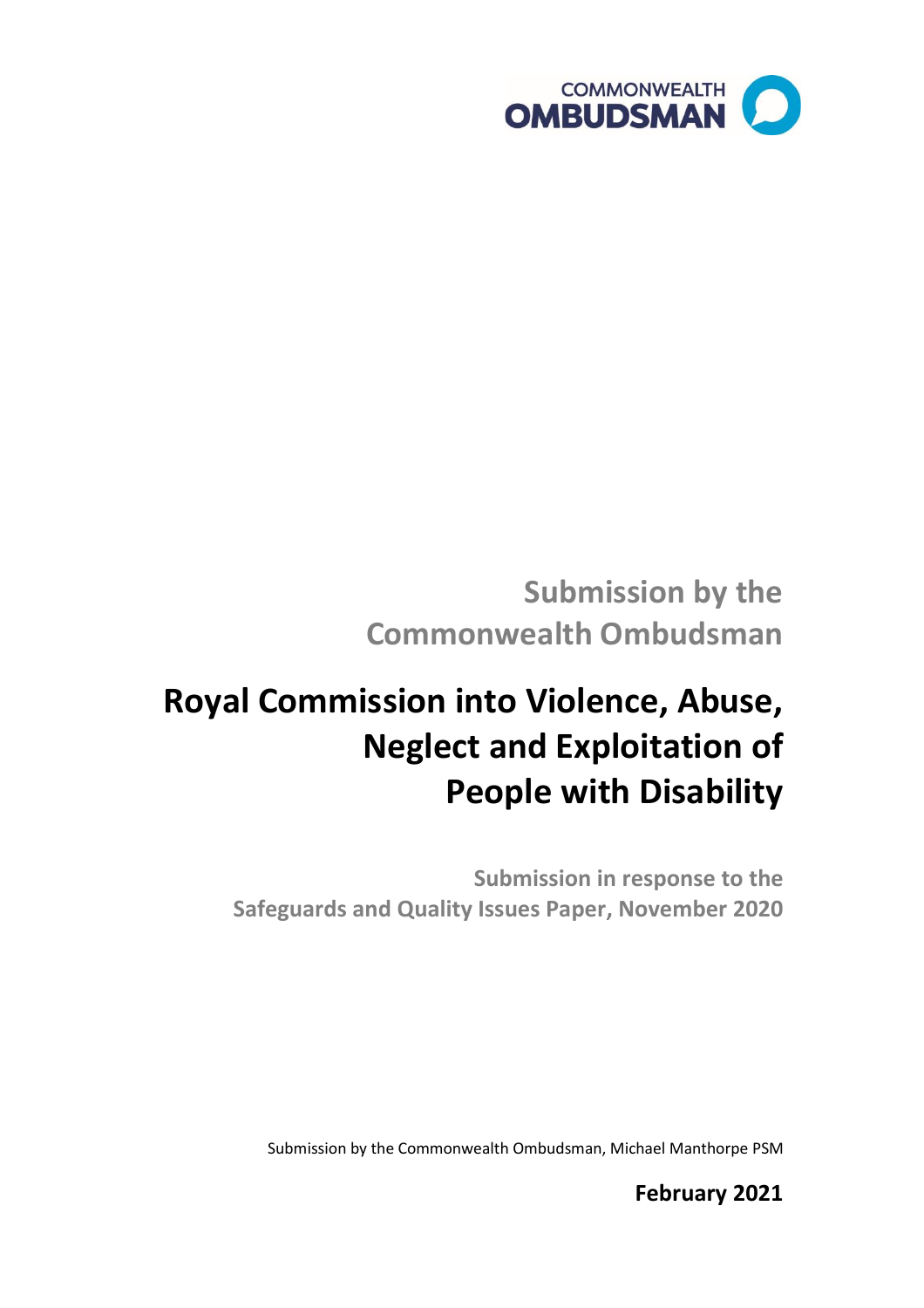## **Introduction and summary**

The Office of the Commonwealth Ombudsman (the Office) welcomes the opportunity to respond to the Safeguards and Quality Issues Paper released in November 2020 by the Royal Commission into Violence, Abuse, Neglect and Exploitation of People with Disability.

An effective complaint handling framework needs to be at the heart of any safeguards framework for people with disability. In this submission, we provide our insights on the National Disability Insurance Scheme (NDIS), including the existing complaint handling arrangements, from our experience in overseeing both the National Disability Insurance Agency (NDIA) and the NDIS Quality and Safeguards Commission (the NDIS Commission).

However, effective safeguards also need to be tailored to the environment in which they will operate. For example, a safeguards framework predominantly based on individual complaints might be appropriate in a setting in which affected people are empowered to make complaints. In contrast, other mechanisms, such as more proactive oversight or positive reporting obligations on providers, might be more appropriate in circumstances where relying on individual complaints is not realistic.

Our Office has experience with many of these different safeguard mechanisms. Informed by this experience, this submission outlines the principles we suggest should underpin the safeguarding framework for people with disability. We have illustrated these principles with a detailed analysis of each of the following mechanisms:

- An effective complaints handling framework.
- Own motion investigation powers for the regulator.
- Proactive inspection and audit functions.
- Placing reporting obligations on service providers, illustrated through the reportable conduct scheme for child safety.
- Pre-emptive oversight with a focus on prevention, illustrated through the Optional Protocol on the Convention Against Torture and Other Cruel, Inhuman or Degrading Treatment or Punishment (OPCAT).

### **Background on our role**

The purpose of the Office is to:

- provide assurance that the organisations we oversee act with integrity and treat people fairly, and
- influence systemic improvement in public administration in Australia and the region.

We seek to achieve our purpose through:

- correcting administrative deficiencies through independent review of complaints about Australian Government administrative action
- fostering good public administration that is accountable, lawful, fair, transparent and responsive
- assisting people to resolve complaints about government administrative action, and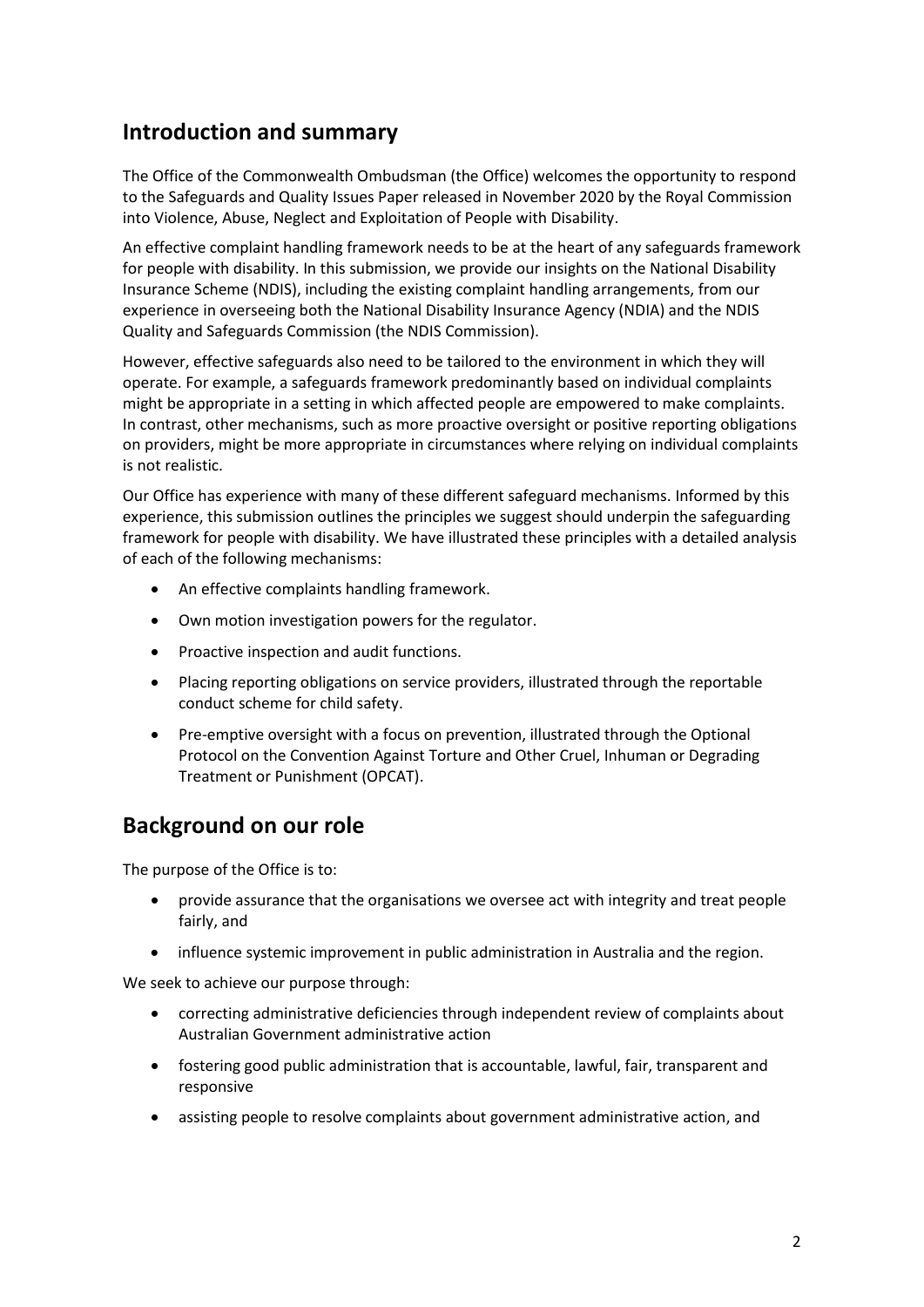• providing assurance that Commonwealth, State and Territory law enforcement, integrity and regulatory agencies are complying with statutory requirements and have sound administrative practices in relation to certain covert, intrusive and coercive powers.

The Office also has jurisdiction over ACT government agencies as the ACT Ombudsman. The ACT Ombudsman has a variety of specialist functions which it performs on behalf of the ACT Government, including:

- ACT Reportable Conduct Scheme
- freedom of information
- ACT Policing and oversight
- Inspector of the ACT Integrity Commission
- public interest disclosures.

# **Our insights on the NDIS**

The Office has jurisdiction to consider and handle complaints, undertake investigations and make recommendations in relation to the administration of the NDIS.

We consider complaints about the NDIA and organisations contracted to deliver services on its behalf, including NDIS Local Area Coordinators and Early Childhood Early Intervention partners. We also consider complaints about the NDIS Commission's operations.

Generally, our focus is on administration rather than policy. In cases where we consider an agency's actions are deficient, we may make a suggestion or recommendation to the agency for it to revisit the matter or provide a remedy. However, we cannot require or direct an agency to take a specific action or make a specific decision; nor can we substitute our own decision.

#### Oversight of the NDIA

Since the creation and rollout of the NDIS up to 2019-20, complaints to the Office about the NDIA increased each year. This is unsurprising given the speed of the rollout and the increased numbers of NDIS participants each year.

In 2019-20, complaints to our Office about the NDIA decreased by 22 per cent compared with the previous financial year. While we noted an overall decline in all complaints to our Office during this period (10 per cent), the reduction in NDIA complaints exceeded this general decline. It is not clear the reasons for this decline, although we are aware that during the COVID-19 pandemic, the NDIA took a proactive approach to contacting vulnerable participants. This may have enabled any emerging issues to be dealt with by the NDIA more quickly and thus not require a complaint to our Office.

We have investigated and made recommendations to address systemic issues regarding the NDIA in the following reports and submissions which can be found on the Office's website (www.ombudsman.gov.au/publications):

- [Administration of National Disability Insurance Scheme funded assistive technology](https://www.ombudsman.gov.au/__data/assets/pdf_file/0015/111363/Administration-of-NDIS-funded-assistive-technology.pdf) (August 2020)
- [Investigation into the actions of the National Disability](https://www.ombudsman.gov.au/__data/assets/pdf_file/0018/110619/Investigation-into-the-actions-of-the-NDIA-in-relation-to-Mr-C.pdf) Insurance Agency in relation to [Mr](https://www.ombudsman.gov.au/__data/assets/pdf_file/0018/110619/Investigation-into-the-actions-of-the-NDIA-in-relation-to-Mr-C.pdf) C (February 2020)
- [Submission to the Department of Social Services regarding the review of the](https://engage.dss.gov.au/wp-content/uploads/2019/11/Commonwealth-Ombudsman.pdf) *National [Disability Insurance Scheme Act 2013](https://engage.dss.gov.au/wp-content/uploads/2019/11/Commonwealth-Ombudsman.pdf)* (November 2019)
- [Submission to the Joint Standing Committee on the National Disability Insurance](https://www.aph.gov.au/DocumentStore.ashx?id=fd1294b6-2021-4e4e-a335-0fd363a8550d&subId=671109)  [Scheme's inquiry into NDIS Planning](https://www.aph.gov.au/DocumentStore.ashx?id=fd1294b6-2021-4e4e-a335-0fd363a8550d&subId=671109) (September 2019)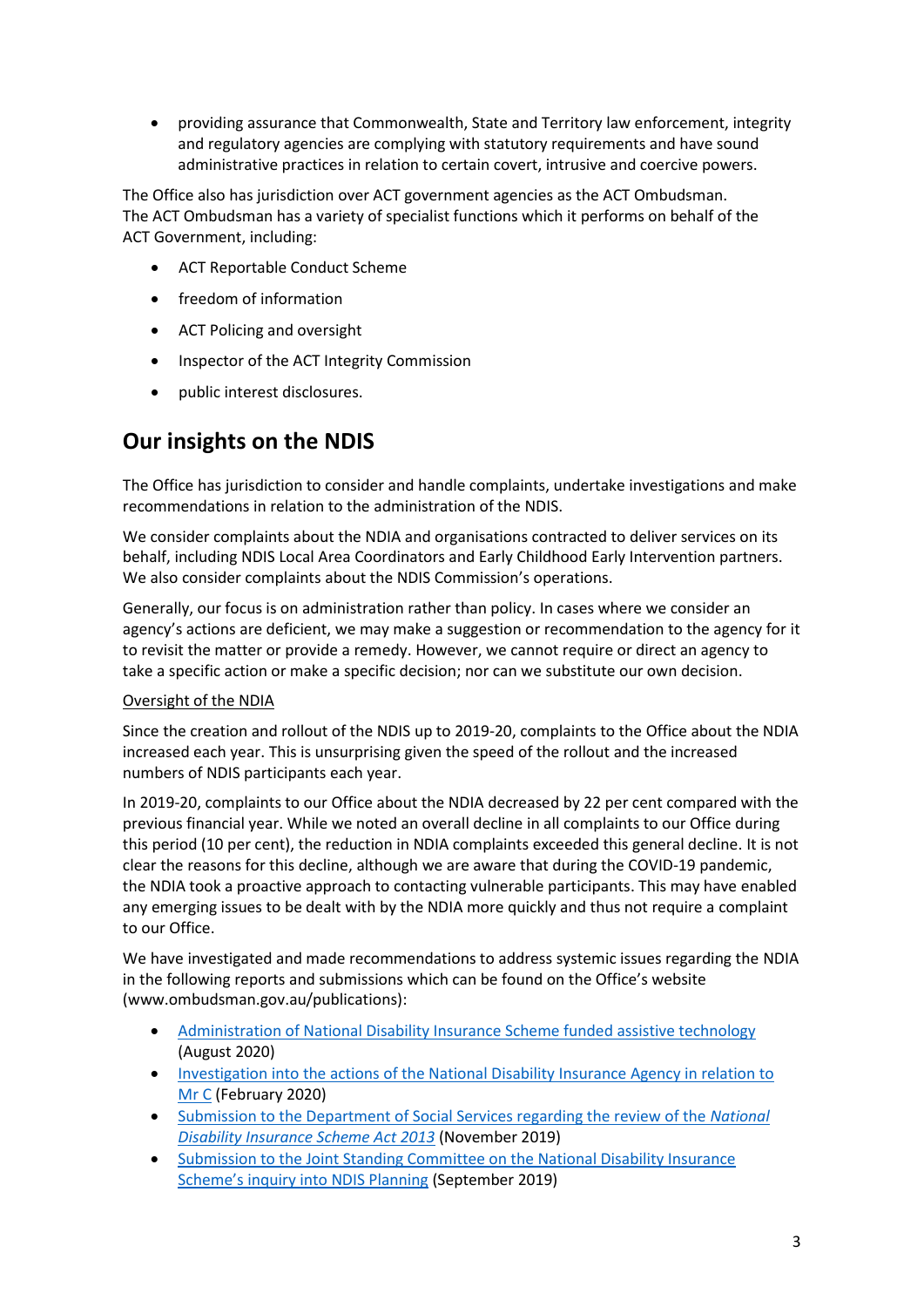- [Submission to the Joint Standing Committee on the National Disability Insurance](https://www.aph.gov.au/DocumentStore.ashx?id=c6cba3a2-8bad-4184-9460-16562643b002&subId=659763)  [Scheme's inquiry into assistive technology](https://www.aph.gov.au/DocumentStore.ashx?id=c6cba3a2-8bad-4184-9460-16562643b002&subId=659763) (September 2018)
- Administration of reviews under the *[National Disability Insurance Scheme Act 2013](https://www.ombudsman.gov.au/__data/assets/pdf_file/0029/83981/NDIS-NDIA-Final-report-on-administration-of-reviews-under-the-Act.pdf)* (May 2018).

#### *Monitoring the NDIS Participant Service Guarantee*

In 2019, the Australian Government committed \$2 million across four years to enable the Office to monitor and report on the NDIA's performance against the Participant Service Guarantee (the PSG) and to support NDIS participants pursuing complaints about the timeframes for NDIA decision-making.

While the relevant legislation has been delayed, the NDIA agreed to commence operationalising the PSG and commence public reporting against its timeframes and service standards, as much as possible, from 1 July 2020, as set out in the NDIA's **[Participant Service Charter](https://www.ndis.gov.au/about-us/policies/service-charter)** available on the NDIA's website.

We will assess and report on the NDIA's performance against the PSG engagement principles, service standards and timeframes, to determine whether the NDIA is in fact providing the participant experience to which it has committed, and to identify opportunities for improvement.

#### Oversight of the NDIS Commission

The NDIS Commission regulates NDIS providers and responds to concerns, complaints and reportable incidents regarding providers. The NDIS Commission is the frontline for issues of quality and safety under the NDIS.

A person can complain to us about how the NDIS Commission's activities. We can consider how it handles the complaints it receives about NDIS providers, but we will not separately oversee the conduct of the provider.

Since the NDIS Commission commenced operations in July 2018, the Office received 30 complaints in 2018-19 and 74 complaints in 2019-20. By way of comparison, we received 1,711 complaints in 2018-19 and 1,331 complaints in 2019-20 about the NDIA.

The complaints we receive about the NDIS Commission are mostly about how it handles complaints. To date, we are satisfied the Commission generally responds appropriately to complaints it receives.

As the NDIS Commission is relatively new, the Office has not yet looked more broadly into its administration. Following the death of Ms Ann-Marie Smith in April 2020, we considered whether to commence an investigation into the Commission's regulatory approach. At this stage, we have declined to do so in light of the numerous other inquiries which have been commenced, including the Independent review into the circumstances of Ms Smith's death by the Hon Alan Robertson SC and the Joint Standing Committee on the NDIS's inquiry into the NDIS Commission to which we made [a submission.](https://www.aph.gov.au/Parliamentary_Business/Committees/Joint/National_Disability_Insurance_Scheme/QS_Commission/Submissions) We are continuing to monitor the outcomes of these inquiries with a view to determining whether further activity is required by this Office.

We also acknowledge the NDIS Commission's broad remit and the large number of NDIS providers it covers. We recognise the challenge for oversight and regulatory agencies in taking a risk-based approach to prioritise limited resources across a broad range of responsibilities. In this context, we consider the additional funding made available to the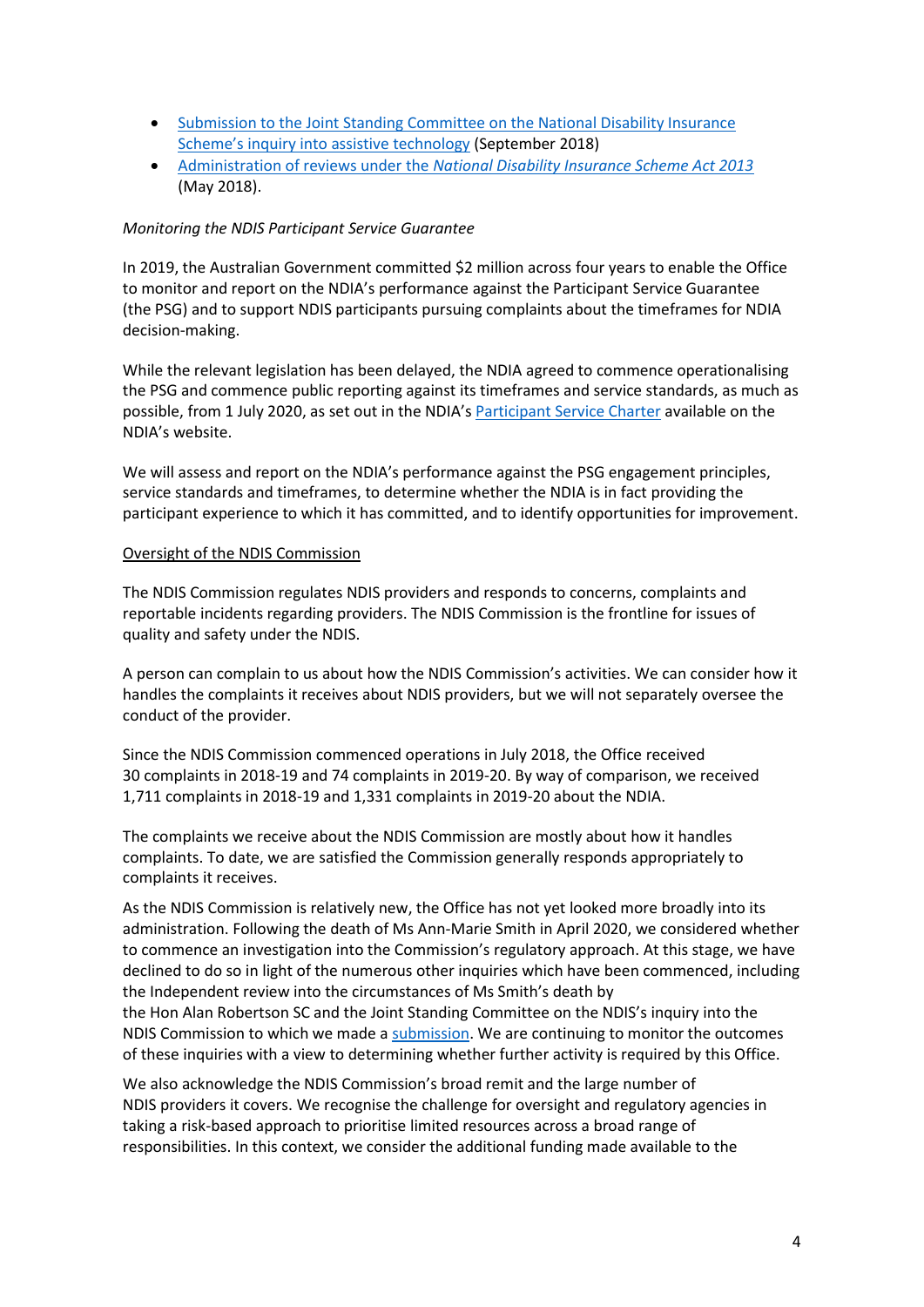NDIS Commission as part of the 2020-21 Budget will greatly assist its vital oversight role, although we note risk-based prioritisation will continue to be necessary.

# **Principles for building upon existing safeguards**

We have observed that the NDIS Commission has in place a robust framework which comprises regulation, accreditation, inspection, audits, monitoring and complaint handling which provides a sound basis for safeguarding people with disability.

That being said, no framework is flawless. To be effective, it needs to be supported by a range of practices and measures that take an integrated approach to safeguarding. This needs to include proper resourcing for regulatory activities, qualified and well trained regulatory staff, well-credentialed and high quality providers, and clear mechanisms and pathways for people to raise issues of risk or concern to the relevant agencies.

Based on our experience of various oversight and safeguarding frameworks, we consider formal safeguards in the disability sector should be guided by the following principles:

- an overriding objective of protecting the rights and safety of people with disability
- complementary measures, including individual complaints, proactive oversight and clear expectations on providers, to report concerns where something appears amiss
- independent and impartial oversight by a regulatory body that is well resourced and empowered to use its resources both flexibly and proportionately where it identifies a person or people with disability who might be in circumstances of greater risk or concern
- a proactive approach to inspections and monitoring, particularly in settings where people are less likely or able to complain
- education to providers, participants and the broader community about their rights and responsibilities, and how and where to complain if things goes wrong
- an integrated approach to safeguarding which encourages information sharing between relevant agencies where a person with disability might be at risk
- a 'no wrong door' approach to minimise the burden on complainants to identify which oversight body is the right one to approach in their particular circumstances.

As part of the Office's oversight role, we undertake a range of activities in a range of settings which reflect these principles, to provide assurance that the organisations we oversee act with integrity and treat people fairly. Some practical examples, including lessons learnt, are outlined below.

## **Effective complaint handling systems as safeguards**

Effective complaint handling systems play an important role in providing safeguards when something goes wrong. They can assist to identify people who are potentially at risk and prevent harm to people with disability.

A good complaints system will allow people with disability, their families and carers to raise concerns regarding service delivery and administration. Complaints allow individual concerns to be assessed and if necessary, action to be taken. More broadly, analysis of complaints data can provide an indicator of systemic issues that may require policies or processes to be reviewed or updated.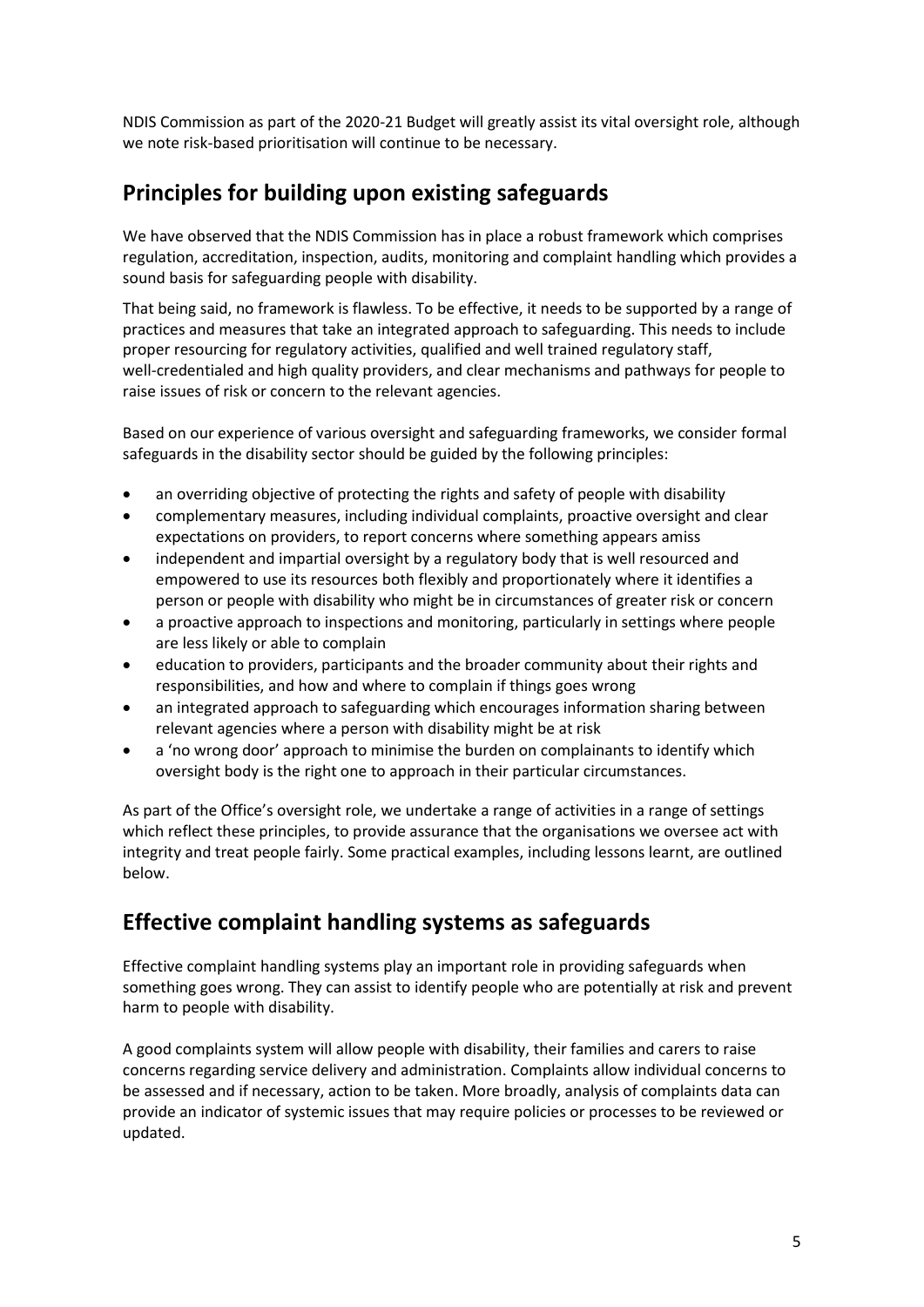For a complaint handling system to act as an effective safeguard, it should allow for the resolution of individual complaints, as well as the ability to draw high level organisational and systemic learnings.

There are a number of features of a good complaint handling system that allow for such outcomes to be achieved:

- 1. The complaint handling system would ideally involve an independent and impartial oversight body with broad statutory jurisdiction. It should have well-trained staff with adequate powers to assess and investigate complaints, take appropriate action to resolve individual matters and act on broader systemic concerns it might identify.
- 2. A complaint handling system needs to be accessible and trusted by people with disability. Complaint pathways should be actively promoted and explained to increase the likelihood of issues being raised. There should be clear guidance on how to make a complaint, the role and processes of the organisation to whom a complaint can be made, including to manage expectations of potential outcomes and likely timing, and the availability of services to address people's communication needs.
- 3. There should be a 'no wrong door' approach to support and assist people to raise their concerns with the agency best placed to assess and investigate the concerns raised.
- 4. A complaint handling system should be underpinned by a culture that values complaints. Staff should be curious and willing to inquire further when presented with limited information about a person in potentially vulnerable circumstances, or information that indicates something is amiss and should be further investigated.
- 5. There also should be a strong commitment to effective complaint resolution with a focus on the end outcome. Effective complaint handling should be focussed towards a suitable remedy for a complainant that will deal fully and finally with the problem.
- 6. Complaint analysis should be part of the continuous cycle of review and improvement in an agency and when done this way can act as an effective safeguarding measure.
- 7. A complaint handling system is most effective when complaints data is collected, analysed and reported on as a means to address systemic issues, as well as inform policy settings. This can involve highlighting increases in complaint numbers for particular communities, issues or programs, or particular causes of complaints that may affect other people. Identifying these trends can lead to targeted investigation of the causes of the problem and ways to address it, and provides an additional means to safeguard people in similar circumstances who might also be at risk.

Complaint analysis can also help organisations think ahead to develop and implement responses to emerging risks and challenges. Complaints help an agency see what is needed and how to make systems work more effectively. Complaint information is a valuable resource for evaluating possible strengths and weaknesses in new programs and services.

#### *Capability building and education*

An effective safeguards framework supports good complaint handling within other organisations. A regulator can play a role in improving complaint handling within the organisations it oversees,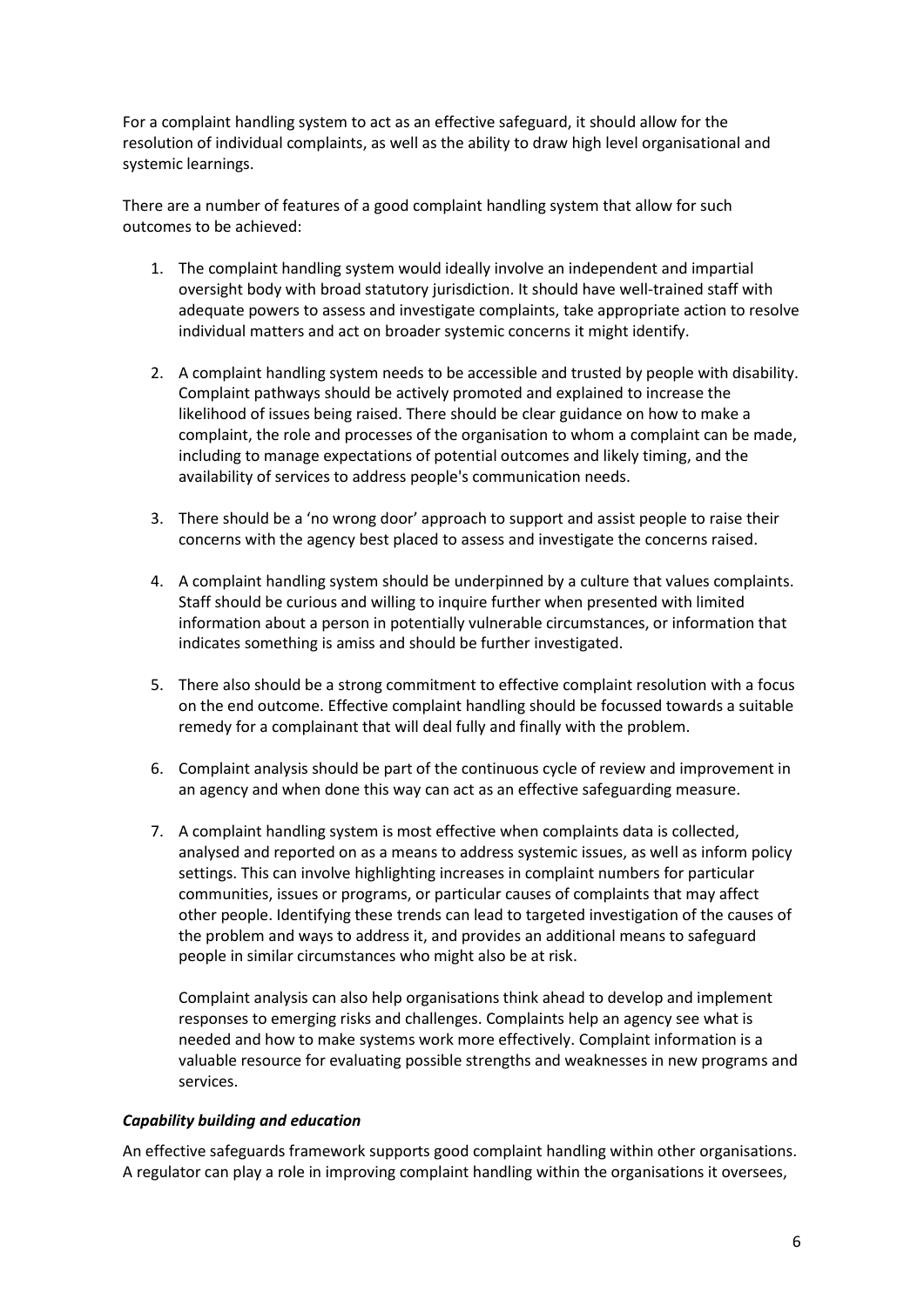facilitating resolution of disputes at the lowest possible level. With this in mind, our Office has established an education program to help organisations to improve their complaints handling systems through education and training of front-line complaints handling staff.

Education is an essential part of safeguarding as it ensures a focus on continuous improvement, quality complaint management and the essential elements of a good complaint handling system. When providing training, the Office promotes a focus on accessibility, user-centred services and the use of data to identify issues with programs or policies. This training builds the capability of individual staff members and complements wider activities focussing on processes and systems.

Through providing training, the Office has identified that many complaint handlers seek advice and assistance on how to improve their communication and engagement with their clients, while remaining empathetic. This focus is critical for all complaint handlers, particularly those in the disability space, where people may face barriers to accessing complaint services and require a tailored communication approach.

The Office provides training and education through online and face-to-face workshops and seminars, along with an annual Complaints Handling Forum.

### **Own motion investigations**

In addition to receiving and investigating individual complaints, effective regulators have 'own motion' or 'own initiative' powers, which enables them to consider broader systemic issues that impact on multiple people, not just an individual complainant.

Own motion investigations provide an opportunity to conduct thorough reviews of organisational actions or processes at a system or program level, which can result in widespread improvements to service delivery. Our governing legislation provides a broad own motion power, which allows flexibility in determining when to commence an investigation and its scope.

We use a variety of sources to identify when to undertake an own motion investigation, including systemic and trend data from the individual complaints we receive, feedback from stakeholder engagement and regular liaison with the agencies we oversee. For example, we commenced an own motion investigation into the NDIA's administration of assistive technology after noting an increase in complaints relating to assistive technology in 2018-19 compared with the previous financial year.

Own motion investigation powers allow us to obtain a broad amount of information from agencies, including information regarding internal complaint handling, policies and procedures, data sets, and operational guidelines. These sources provide valuable information to analyse systemic issues and suggest improvements.

We have found the own motion investigation power an effective tool in seeking to influence systemic improvement in public administration. It is a useful safeguarding measure for a formal independent oversight body to have when investigating matters relating to mistreatment of people with disability.

In our experience, this safeguard is most effective when it ensures the following:

• **Maintaining relevance**—when scoping own motion investigation work, resources should be directed to completing the work within timeframes which ensure timely outcomes relevant to the administration of the issues, systems or policies under investigation.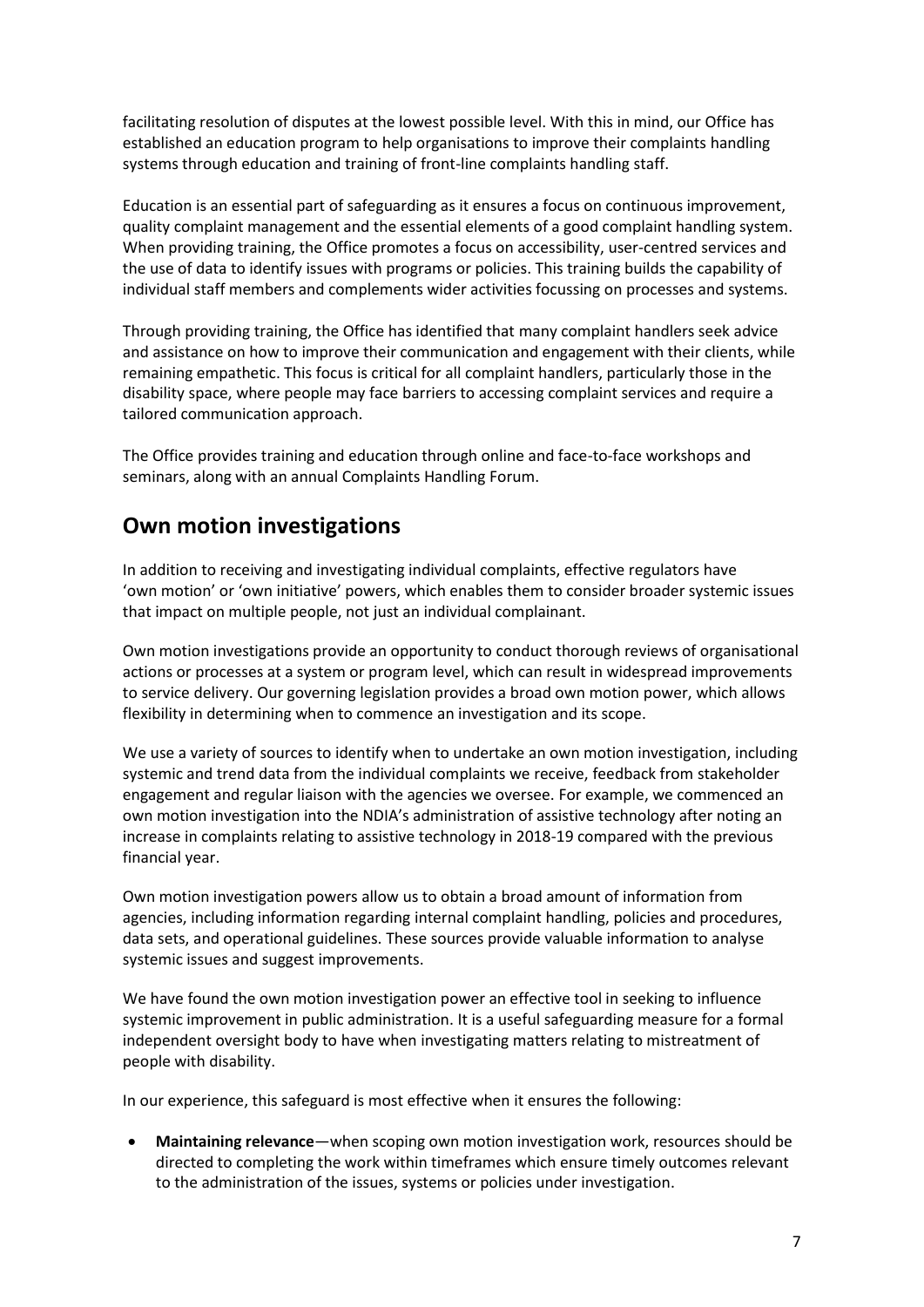- **Well-crafted recommendations**—to produce recommendations that are both practical and effective at addressing systemic issues, recommendations should be 'SMART': Specific, Measurable, Achievable, Results-oriented and Time-bound.
- **Liaison and procedural fairness**—ongoing liaison with agencies and providing them with the opportunity to comment on recommendations are effective mechanisms to ensure recommendations have the best chance of being supported by agencies, and that they will address and contribute to improvement of issues identified. This is important to ensuring that agencies responsible for administration are committed to implementing measures to address systemic issues.
- **Follow up**—recommendations should be followed up to ensure that intended improvements are realised. In 2020, we published a report titled, '[Did they do what they said they would?](https://www.ombudsman.gov.au/__data/assets/pdf_file/0013/111460/Did-they-do-what-they-said-they-would-report.pdf)  [Reviewing our recommendations](https://www.ombudsman.gov.au/__data/assets/pdf_file/0013/111460/Did-they-do-what-they-said-they-would-report.pdf)'. The report contained the results of our investigation to follow-up on recommendations made in seven investigation reports published by the Office over a two year period from July 2017 to June 2019. We found that agencies had implemented, in whole or in part, nearly all of the recommendations which they had accepted. We have also published [a factsheet](https://www.ombudsman.gov.au/__data/assets/pdf_file/0016/111670/Crafting-Recommendations-Fact-Sheet.pdf) for agencies on how we make and follow up on recommendations.

## **Inspections and audit**

The ability to make a complaint will not of itself be an effective safeguard where people may not be aware of activities that are occurring and thus have no opportunity to complain. In the context of the NDIS, this could arise where people are not aware that what is happening is wrong, due to a lack of awareness of their rights or the expectations on their provider.

In these circumstances, proactive inspections and/or audit by regulators and oversight bodies are required as an effective safeguard.

One example of this is the Office's role in performing compliance inspections of law enforcement, integrity and regulatory agencies' use of covert, intrusive and coercive powers. The covert nature of these activities means that a person is usually unaware they are the subject of these powers and, as a result, cannot make a complaint about or question an agency's actions. This may be similar to the experience of some people living with disability—they may, due to various reasons, be unaware of the activities of the agencies providing care or unable to complain.

In the absence of this visibility, the Office's inspections serve as an important safeguard by assessing and reporting on an agency's legislative compliance. Our inspections provide public assurance that agencies are applying these powers as intended by Parliament. We also improve agencies' compliance by providing recommendations and better practice suggestions.

Essential elements to the effectiveness of our work include:

- clear and adaptive inspection methodologies, policies and processes that the Office can apply regardless of agency
- a commitment from agencies to full and free access to records that we need to inspect
- adequate resourcing and expertise to meet the demands of the oversight role
- strong stakeholder relations to ensure that agencies are co-operative, responsive and engaged with our findings.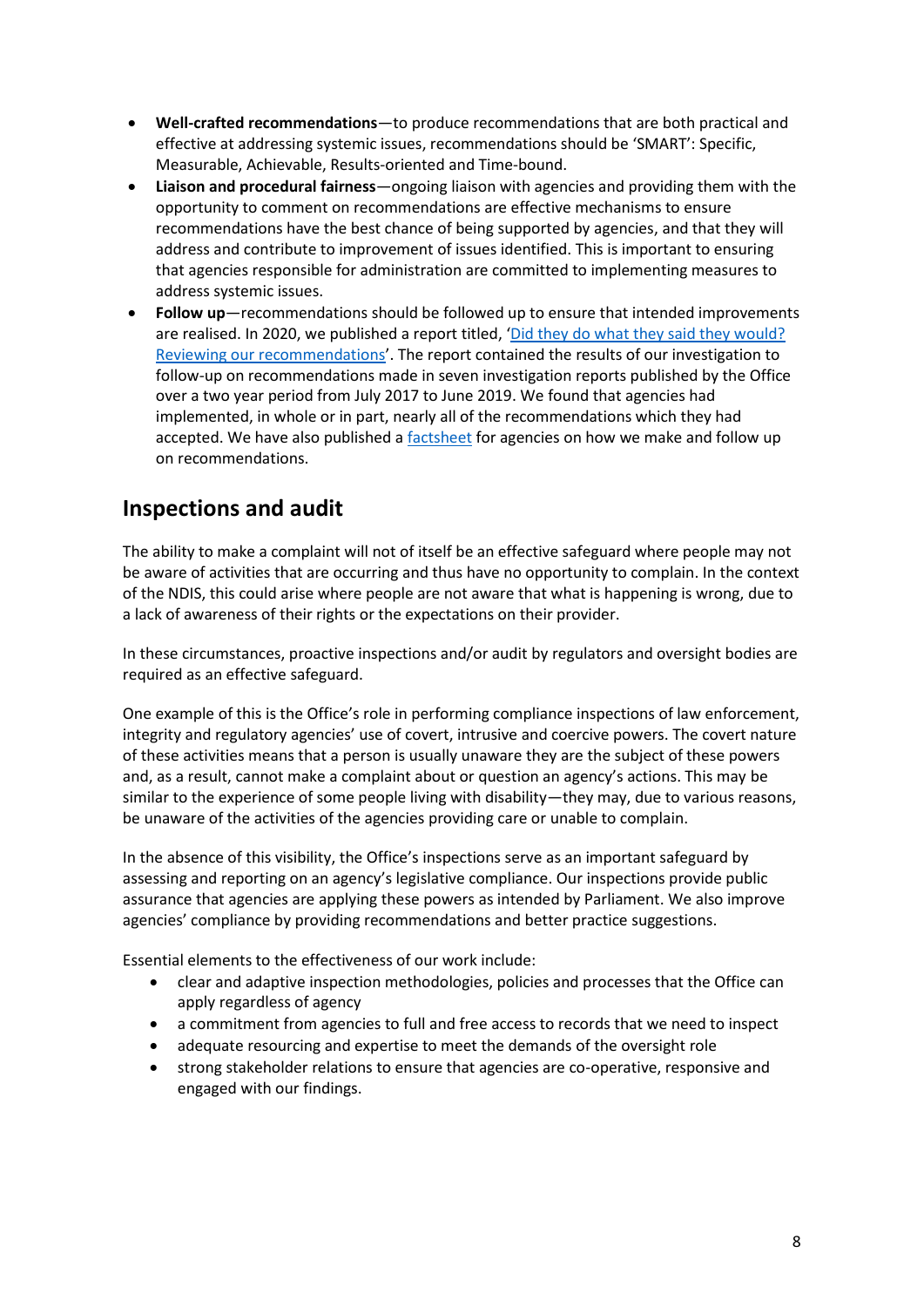Our lessons learnt in this space are as follows:

- **A positive relationship**—a positive relationship between agencies is vital not only to complete our inspections but also to effect change. To nurture the relationships with agencies, we engage at multiple levels, provide clear information about how we conduct our inspections, invite agencies to provide input on our inspection schedule, provide an opportunity for an agency to correct information and craft realistic and solutionsfocussed recommendations that take into account its circumstances. Agencies must also have confidence in our independence before they place trust in us to assess their compliance. This is applicable to the disability setting as it is important that all organisations working with people with disability take an integrated approach to safeguarding.
- **Scope may change**—as the powers used by agencies, the processes in place to administer those powers or the need to use them change, our work also has to adjust.
- **Ability to conduct remote and in person inspections**—both remote and in person inspections have advantages. Remote inspections can reduce the cost and need to travel and enable oversight of a broader range of activities, while in person inspections allow officers to collect incidental information and speak with staff.
- **Legislative requirements to inspect should not be prescriptive**—as long as the aim of the legislation is clear, the activities that are undertaken should not be too prescriptive. Within a broad mandate, oversight agencies and regulators are most effective when given a flexible legislative framework, as those bodies are best placed to determine how to prioritise resources to achieve the mandate. Legislative prescription on the mandatory nature or frequency of inspections can affect this flexibility.

The last point is particularly relevant to the disability setting. It is critical that the oversight body has flexibility to use its resources based on risks it has identified and proportionately to the issue it is aiming to oversee.

# **Safeguarding through obligations on providers: reportable conduct scheme**

Another model for safeguarding, particularly in an environment where multiple service providers are operating, is to set high standards and reporting obligations on those providers, in turn overseen by a regulatory body. An example of this is reportable conduct schemes to protect child safety, such as the scheme in operation in the ACT and overseen by our Office in our role as the ACT Ombudsman.

The ACT Reportable Conduct Scheme (RCS) was introduced on 1 July 2017 to improve organisation-related child protection in the ACT. Under the RCS, the ACT Ombudsman has a central role in overseeing and promoting good practice by designated entities' in the prevention of and response to reportable conduct allegations. Designated entities covered by the scheme must report to the Ombudsman any allegations, offences and/or convictions relating to reportable conduct by an employee or volunteer, such as child abuse or misconduct. The scheme covers conduct that occurs in the employee's professional capacity and private life involving children, regardless of the child or young person's willingness to participate or consent to the conduct.

The definition of reportable conduct set out in s 17E of the *Ombudsman Act 1989* (ACT) and expanded on in the Office's **Practice Guide No. 2**, published on the ACT Ombudsman website, reflects the definitions of violence, abuse and neglect provided by the *Royal Commission into*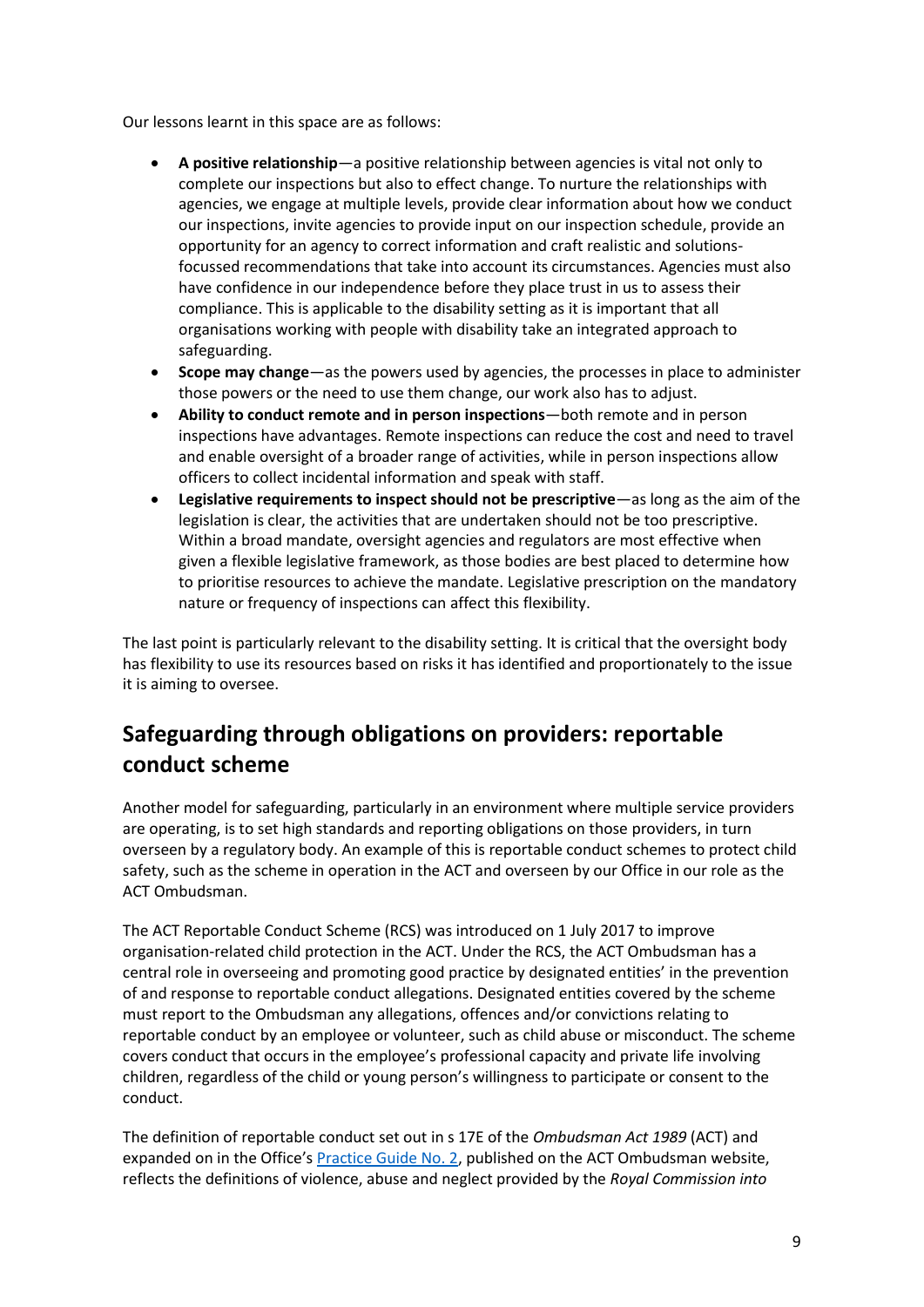*Violence, Abuse, Neglect and Exploitation of People with Disability*. The RCS applies to services accessed by people with disability across various stages of their life, from birth, early childhood, schooling and adolescence.

The RCS demonstrates the importance and value of an integrated safeguarding approach which encourages appropriate information sharing in specific circumstances. The RCS is an important safeguard because it places an obligation on, and supports, designated entities to develop and implement practices and procedures to identify, investigate, respond to and prevent allegations of reportable conduct and reportable convictions. Under the RCS, the Office actively promotes public awareness of the scheme's requirements and builds the organisational capacity of designated entities to increase the likelihood of reportable conduct being identified, reported and responded to effectively.

In order to effectively contribute to the safeguarding of children and young people in the ACT, the RCS depends on the following elements:

- **Independence**—independent oversight of responses to allegations of reportable conduct helps to address the possibility (or perception) of conflicts of interest that may be present with internal investigations and can improve the competency, transparency and accountability of designated entities.
- **A clear description of jurisdiction**—a clearly defined jurisdiction promotes effective and efficient oversight by facilitating targeted engagement, a reduction in duplication and the development of clear and agreed referral processes.
- **Information sharing and working collaboratively with other oversight bodies**—with the introduction of the RCS, there are at least eight bodies within the ACT that have legislated oversight and reporting responsibilities in relation to child abuse. In order for these bodies to provide effective safeguards, robust information sharing processes and agreed methods of collaboration are essential.
- **Building the capacity of designated entities**—within the ACT there are more than 800 designated entities covered by the RCS. By implementing strategies that actively improve an entity's capacity to effectively identify and respond to allegations of reportable conduct, we are able to reduce entity dependence on the Office and expand the safeguarding effects of the RCS.
- **Flexibility of engagement with designated entities**—our work with designated entities includes case management of individual matters, broader engagement with entities to address identified systemic issues, considering and providing feedback on entities' practices and procedures and conducting investigations into allegations of reportable conduct. As a result of this flexibility, the Office is able to tailor its engagement with designated entities to maximise safeguarding outcomes.
- **Raising public awareness through education and data based publications and reporting**—the effectiveness of a scheme such as the RCS is directly related to the level of awareness of its existence and requirements. The Office seeks to maximise public awareness of the RCS by posting relevant information on social media platforms, publishing quarterly reports and public statements where appropriate.

Since the commencement of the RCS, the Office has collected data based on the notifications and reports it has received from designated entities. While the Office's experience under the RCS does not specifically relate to people with disability, a number of lessons learnt are relevant to the development of safeguards within the disability space. These include:

• **Facilitating positive outcomes following an allegation**—when it is identified that an allegation of reportable conduct has occurred, better outcomes can be achieved and the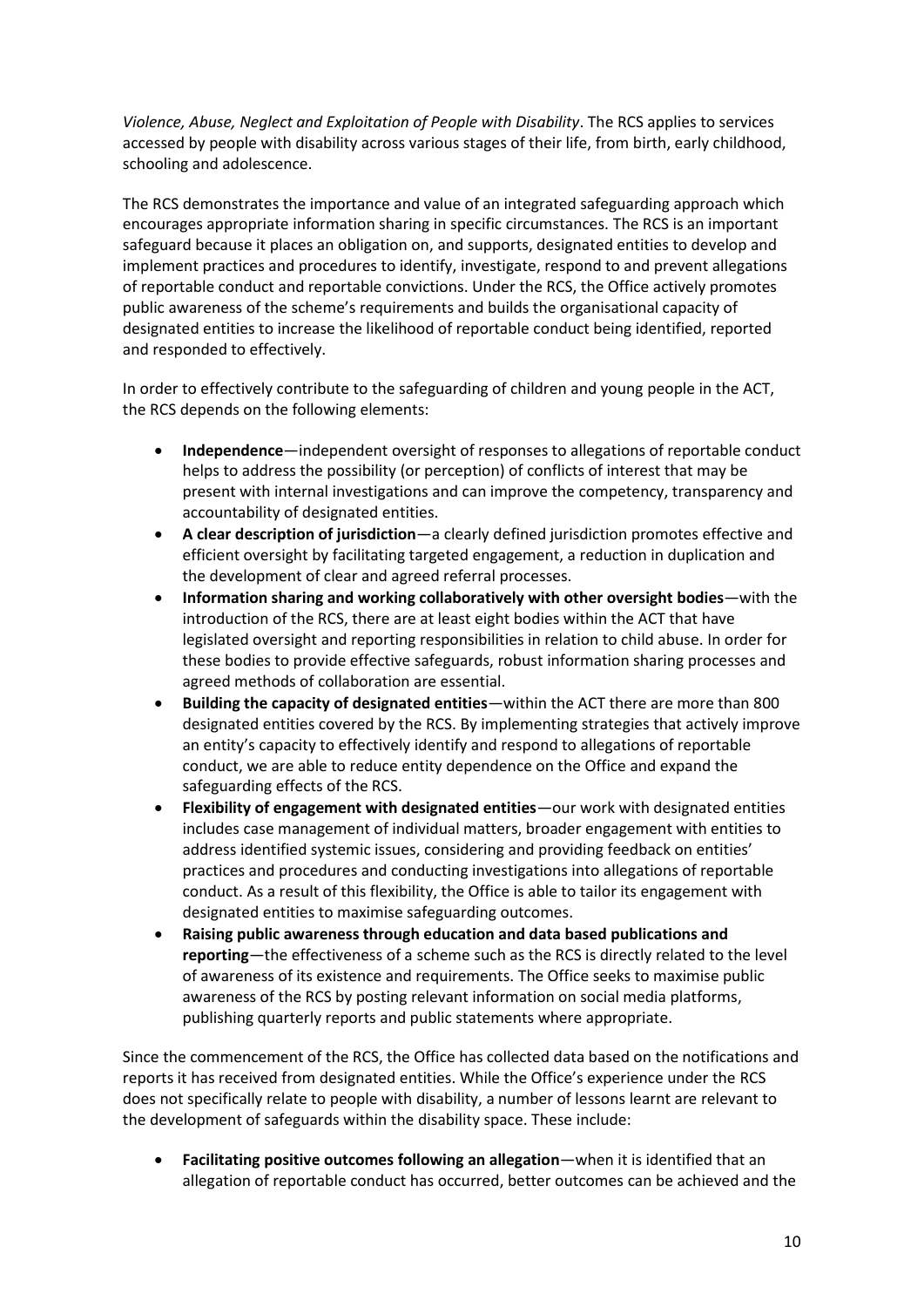detrimental impact on involved parties minimised, when inquiries are commenced promptly and scoped appropriately.

- **Maintaining the integrity of intersecting frameworks**—when allegations of reportable conduct are raised, a designated entity may be required to respond in line with a number of regulatory frameworks. In [a public statement](https://www.ombudsman.act.gov.au/__data/assets/pdf_file/0032/89564/Public-Statement-about-a-reportable-conduct-investigation.pdf) in October 2018, the ACT Ombudsman acknowledged that a single process, done well, can fulfil multiple purposes. However, it is important that the focus of each of these frameworks is reflected when the process is finalised and outcomes are recorded.
- **Formal risk assessment processes**—a designated entity's ability to prevent allegations of reportable conduct is enhanced by the identification and implementation of risk management strategies that are tailored to the employment setting and the individual vulnerabilities of the employees of the entity, and the children or young people accessing the services of the entity.
- **Functional practices and procedures**—like many safeguarding schemes and programs, the RCS requires designated entities to have practices and procedures in place for preventing and responding to allegations of reportable conduct. In our experience, organisations having practices and procedures in place is a good start, but is not itself enough. In order to be effective, these practices and procedures must reflect the unique needs of the environment they are being implemented in and staff should be well versed in their application.
- **Training and codes of conduct**—in order to provide consistent high quality services, it is beneficial for a designated entity to actively ensure its staff are aware of what is expected of them and have strategies they can use to manage difficult situations that may arise. The availability of readily accessible training material and codes of conduct assist designated entities to clearly communicate its expectations to staff.

Under the RCS, the Office engages with designated entities and ACT Directorates that provide services to people with disability, and is able to share information related to the safety, health and wellbeing of children and young people with these organisations. The Office also liaises regularly with the following regulators who are responsible for implementing formal safeguards for people with disability:

- Australian Federal Police (ACT Policing)
- Access Canberra
- Childhood Education and Care Assurance
- Public Advocate
- Office of the Senior Practitioner
- Teacher Quality Institute
- Child and Youth Protection Services
- ACT Human Rights Commission.

Examples of the Office's collaboration with these regulators includes:

- regular information sharing with Access Canberra regarding the status of Working With Vulnerable People registrations of individuals who have had reportable conduct allegations raised against them, and
- liaising with the ACT Human Rights Commission regarding the implementation of the Child Safe Standards Scheme within the ACT.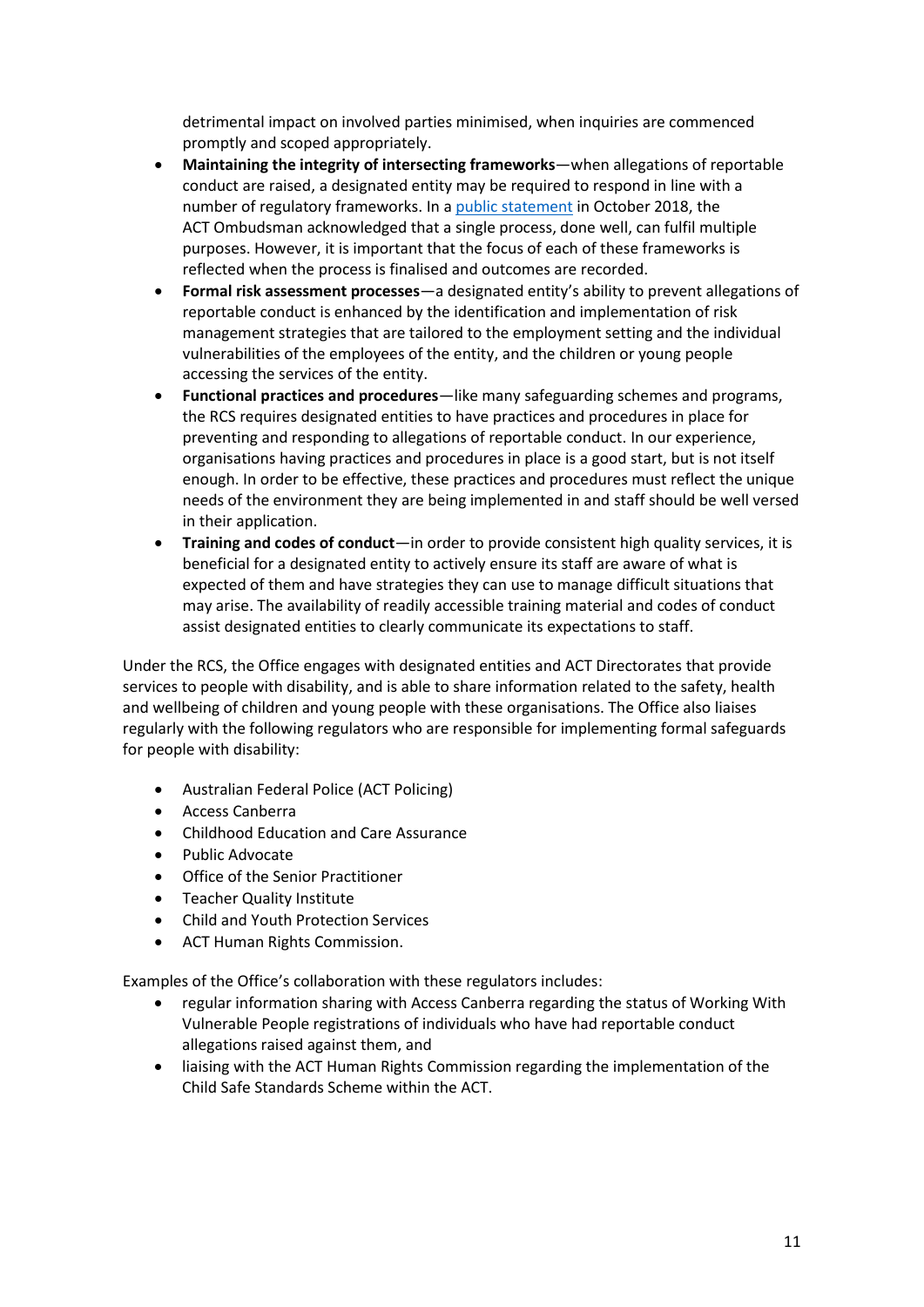## **Pre-emptive oversight with a focus on prevention: OPCAT**

A final model of safeguarding relates to that of pre-emptive or preventative oversight – seeking to address potential issues of concern before they arise. The Office plays this type of role in relation to our role under the Optional Protocol to the Convention against Torture and Other Cruel, Inhuman or Degrading Treatment or Punishment (OPCAT). OPCAT is an international treaty designed to strengthen protections for people in situations where they are deprived of their liberty and potentially vulnerable to mistreatment or abuse. This includes people with disability who are in detention.

To strengthen the protections for people deprived of their liberty, OPCAT requires Australia to establish a system of regular preventive visits by independent bodies, known as National Preventive Mechanisms (NPMs), and accept visits from the international oversight body, the UN Subcommittee on the Prevention of Torture.

The Office has two roles under OPCAT:

- 1. We are the NPM body for places of detention under the control of the Commonwealth (Commonwealth NPM), with effect from 1 July 2018. This means that we conduct inspections of places of detention and report on our findings.
- 2. We are the NPM Coordinator. As NPM Coordinator, we will facilitate the network of NPM bodies once they are designated in other jurisdictions. We also have a policy and research role to promote improvements and share experiences between bodies in strengthening oversight in places of detention.

One of the unique features of the OPCAT framework is that it includes preventive visits to pre-emptively examine systems in places of detention rather than simply reacting and responding to complaints or specific incidents after the fact.

This could be applied to the disability setting especially in circumstances where people are not likely to complain or have access or awareness of complaint pathways. Proactive inspection and monitoring would also provide assurance that these settings are being properly run and are safe for people with disability.

The core requirements for NPMs highlight the need for independence and access to information and facilities. The core requirements include:

- a preventive visiting mandate
- independence—financial and functional, including no perceived conflicts of interest
- composition—gender-balanced and representative
- unrestricted access to places of detention
- unfettered access to information
- unrestricted access to persons, including staff
- the ability to make public reports and recommendations
- privileges, immunities and protections from reprisals.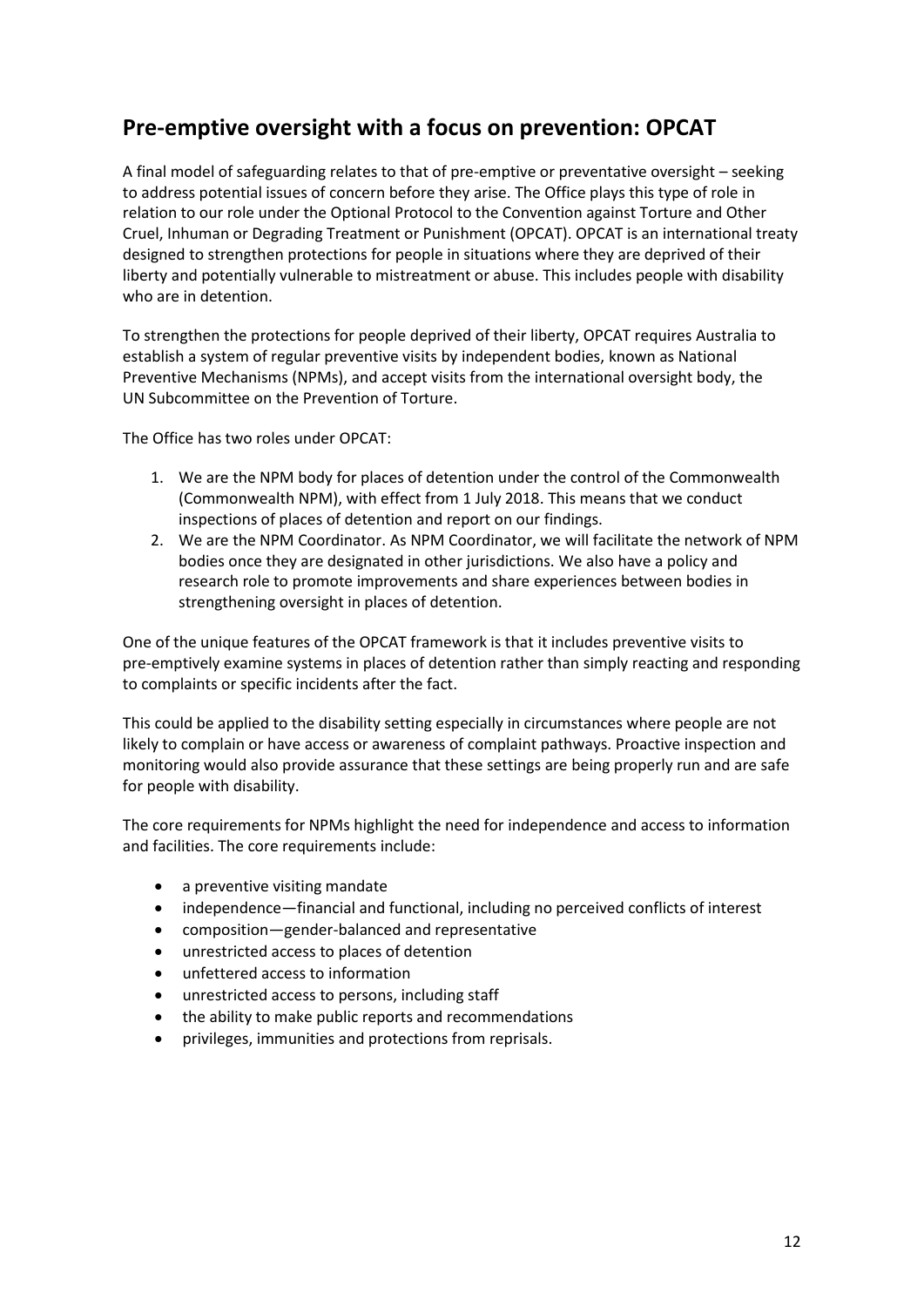Our lessons learnt in this space include:

- **The role of civil society (stakeholder organisations and interest groups)**—international experience shows that civil society plays an important part in OPCAT implementation and that early engagement enhances the credibility and visibility of the NPM. The work of the NPM network should be informed by the views of civil society and by those with lived experiences of detention, including those with a disability. NPMs may seek to leverage civil society's knowledge and expertise. Effective ways to encourage the participation of civil society include through the establishment of formal advisory committees, informal ad hoc requests for advice or the call for submissions. Similarly, it is critical that people with disability and groups that represent them, have an active and central role in developing the safeguarding framework. This is critical in committing to addressing systemic issues.
- **Resourcing**—appropriate funding should be provided to inspection roles that create new and expanded functions for bodies.

The Commonwealth Government's approach is that initial priorities for NPMs are primary places of detention. Primary places of detention include closed forensic disability facilities or units where people may be involuntarily detained by law for care. They also include:

- adult prisons
- juvenile detention facilities (excluding residential secure facilities)
- police lock-up or police stations
- closed facilities or units where people may be involuntarily detained by law for mental health assessment or treatment
- immigration detention centres
- military detention facilities.

The list does not currently include aged care facilities and community based disability accommodation. The inclusion of these facilities is expected to be the subject of ongoing discussion between the Commonwealth, State and Territory governments as OPCAT is implemented in the coming years.

OPCAT does not create new rights for detained people, but it seeks to reduce the likelihood of mistreatment. The mechanisms to be established in accordance with OPCAT are designed to ensure that conditions and treatment within places of detention are respectful, safe and humane.